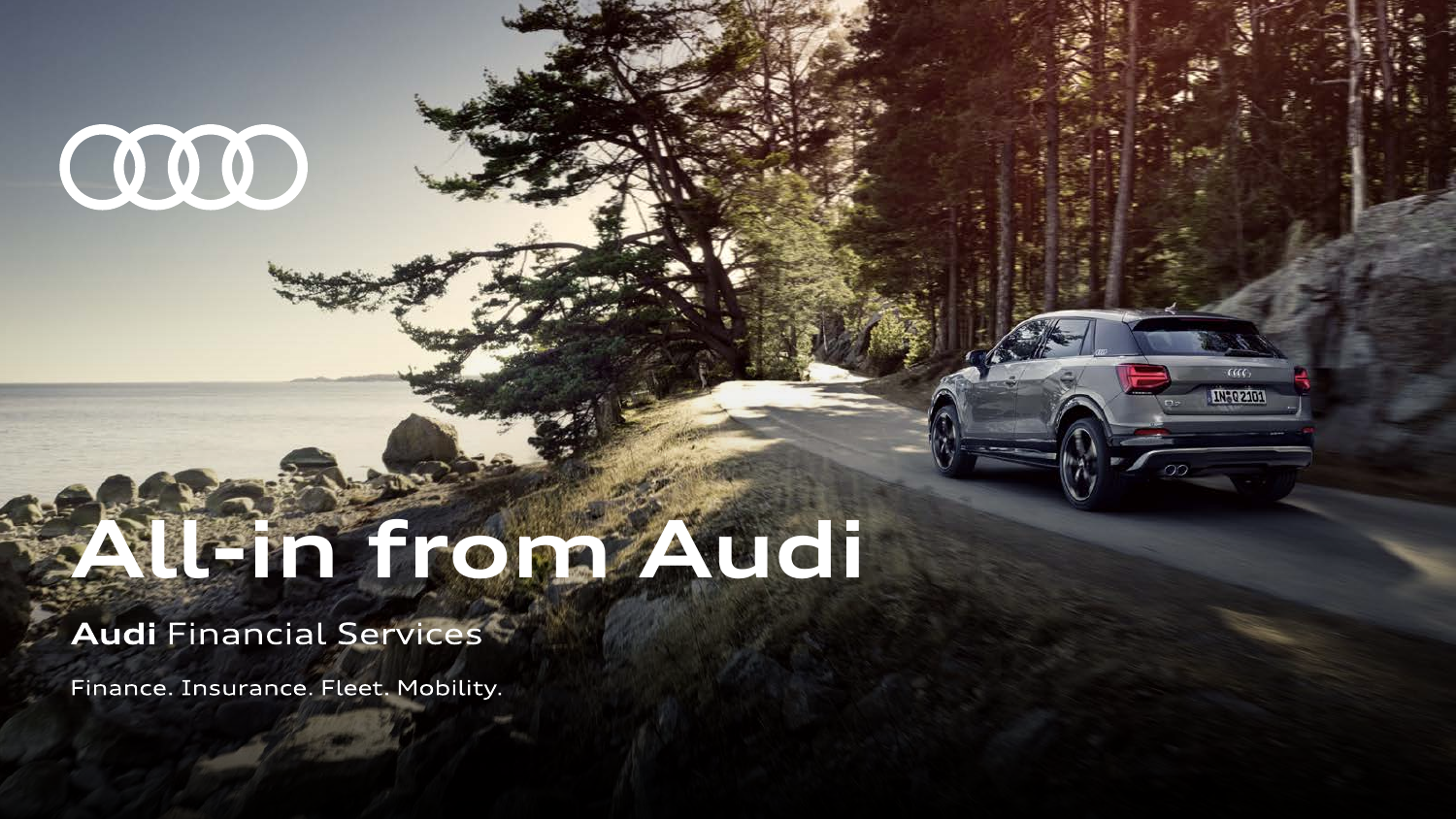#### **This guide is designed to provide you with a better understanding of All-in from Audi.**

Please take the time to read it and be aware of what is included and excluded to avoid any unnecessary surprises later.

[Overview](#page-2-0) **[Eligibility](#page-3-0) [Servicing](#page-4-0) [MOT Test](#page-5-0)** [Roadside Assistance](#page-6-0) [Warranty](#page-8-0) 2

| Overview                     | 3            |
|------------------------------|--------------|
| V What is All-in from Audi?  | $\mathbf{B}$ |
|                              | 4            |
| The Plan at a glance:        |              |
| $\triangleright$ Eligibility | 4            |
| Servicing                    | 5            |
| MOT Test                     | 6            |
| <b>Roadside Assistance</b>   |              |
| ▶ Warranty                   |              |



## **Contents**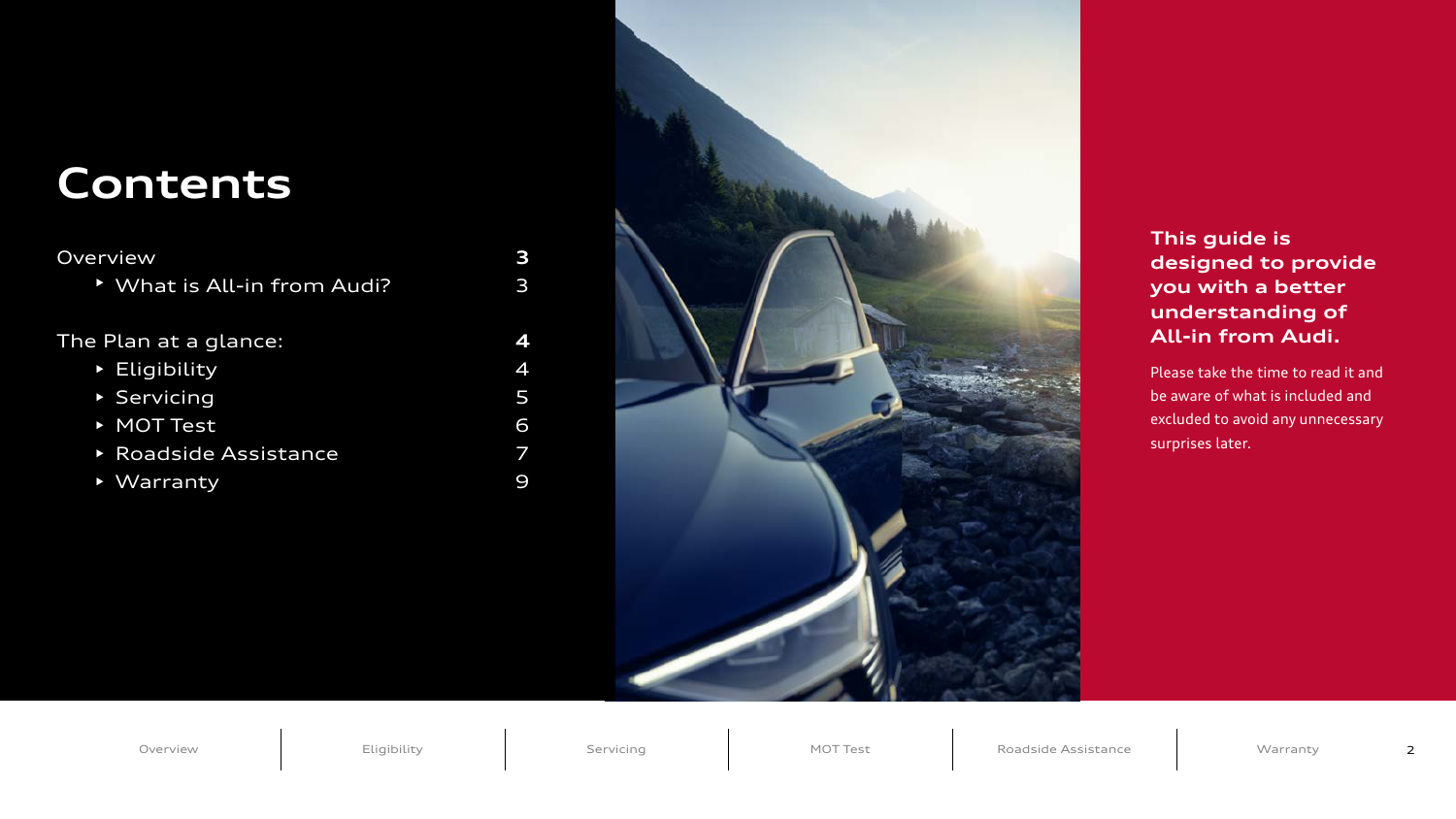All-in from Audi has been designed specifically for cars aged three to six years at the point of activation. It provides a comprehensive level of cover for your peace of mind. This plan ensures your Audi aftercare needs are covered by Audi trained technicians using only Audi genuine parts and diagnostic equipment.

With All-in, we will take care of you for the next two years by carrying out your next two services and MOT tests and providing Warranty cover and Roadside Assistance for the duration too.

## <span id="page-2-0"></span>**What is All-in from Audi? Overview**

#### **All-in from Audi includes:**

If you choose to purchase All-in from Audi you will have the flexibility to visit a range of Authorised Repairers across our network for your service and maintenance requirements. You will also receive a Confirmation of Cover and full terms and conditions detailing every aspect of your plan.



**Overview** | [Eligibility](#page-3-0) [Servicing](#page-4-0) | [MOT Test](#page-5-0) | [Roadside Assistance](#page-6-0) | [Warranty](#page-8-0)



**Services**

**2 MOT Tests**



**2 years' Warranty**



**Roadside Assistance**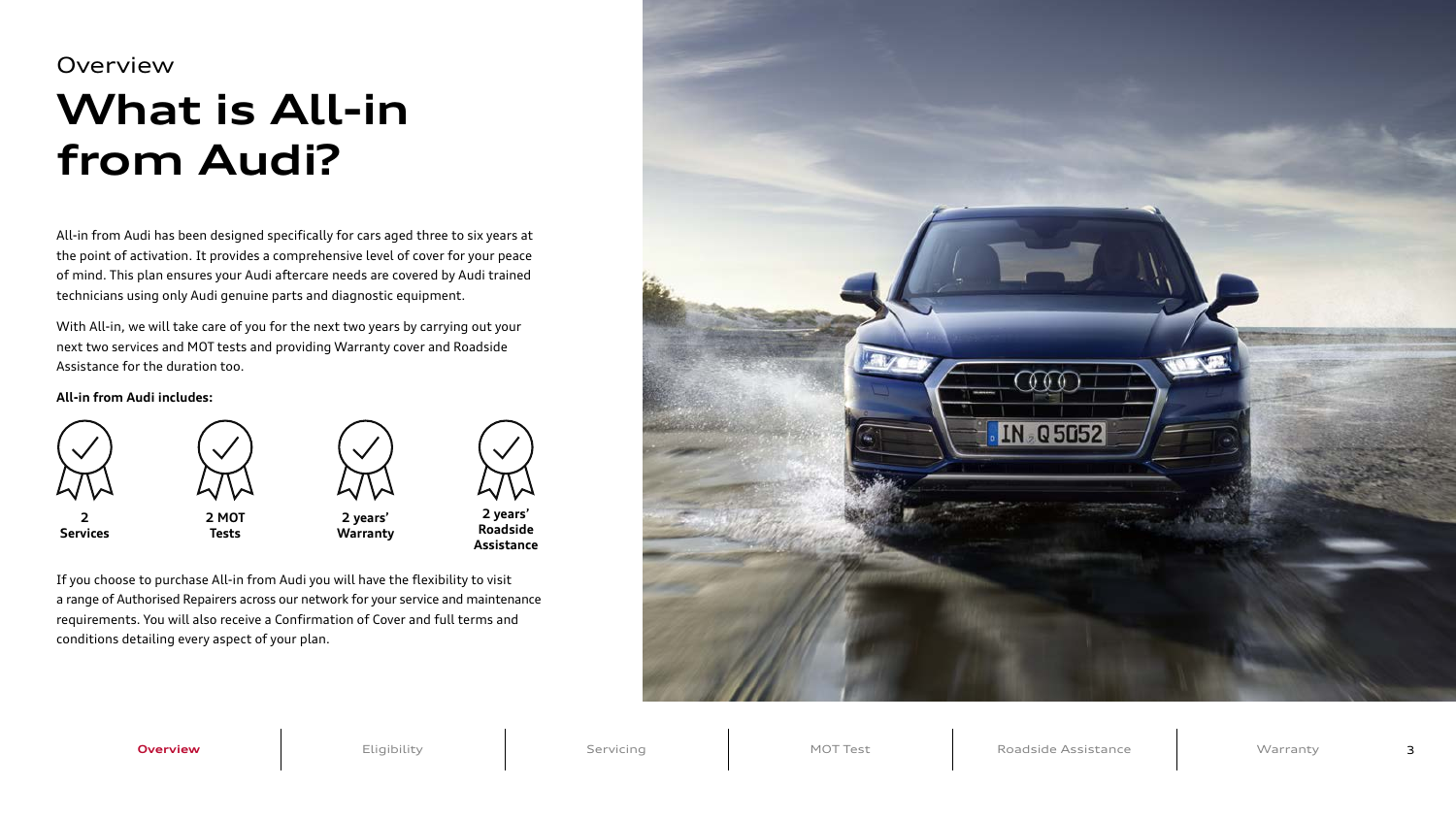Before purchasing All-in from Audi, a no obligation initial inspection will be carried out to ensure your vehicle is well maintained and meets the requirements of the warranty and Roadside Assistance. Initial inspections are conducted at Audi Authorised Repairers and take approximately 25 minutes, the inspection is free of charge and valid for 7 days.

- Are between 36 and 72 months old at point of activation
- Are an Audi with an engine size of 2.0l or less
- Have done under 100,000 miles at point of activation
- Pass the initial inspection at an Audi Authorised Repairer

#### **All-in has been designed for vehicles that:**

#### **The following vehicles are not eligible for cover:**

- Vehicles with a warranty already in place
- Battery electric vehicles (BEV)
- Vehicles powered by fuel cell or liquid petroleum gas (LPG)
- Public hire/private hire vehicles
- Vehicles with a service plan already in place

[Click here](https://www.audi.co.uk/owners-area/locate-a-centre.html) to find your nearest participating Audi Centre.

<span id="page-3-0"></span>

## **Eligibility** The Plan at a glance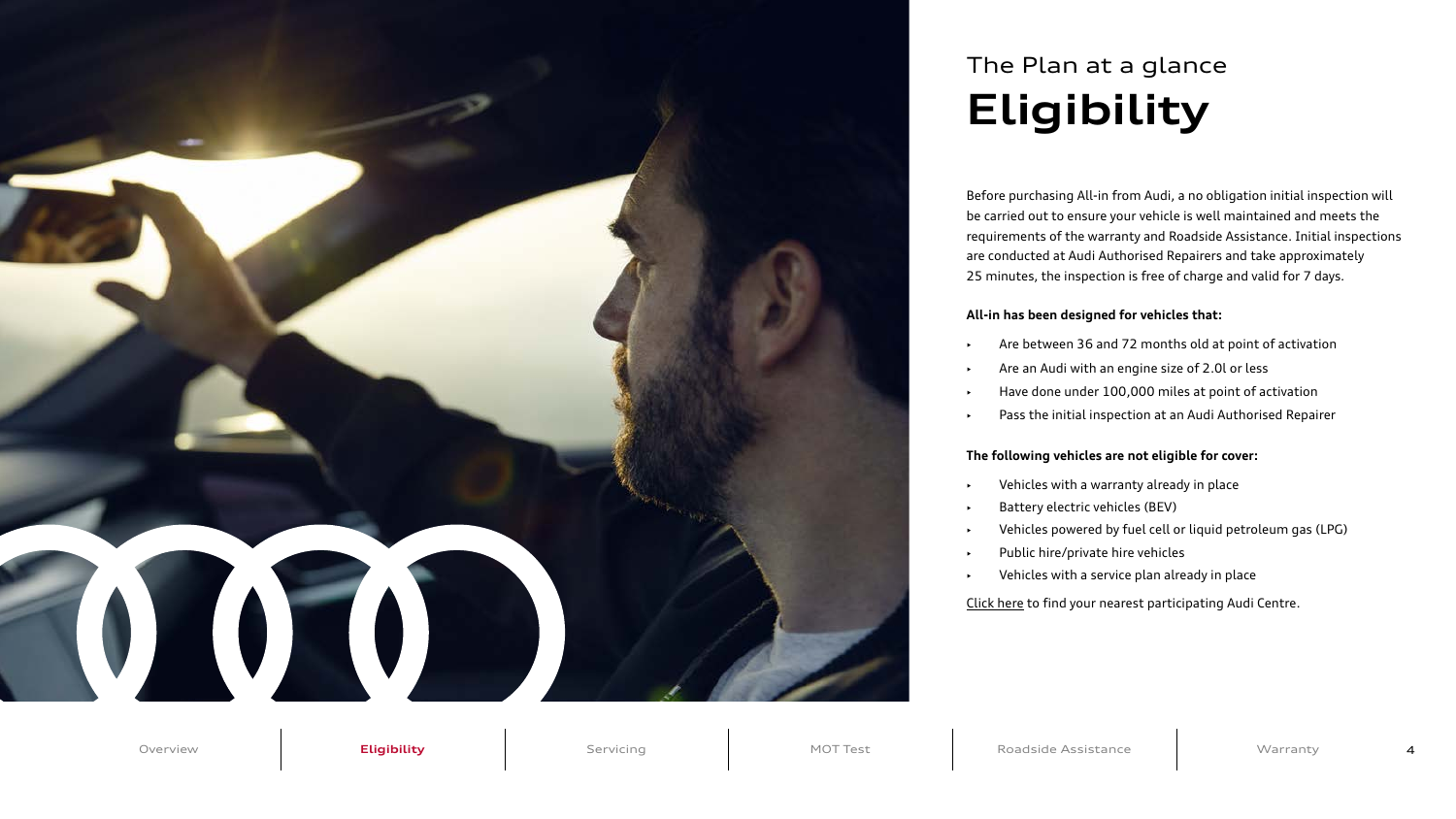Once you have received your Confirmation of Cover and are ready to book your vehicle in for a service, please contact your local Audi Authorised Repairer direct or book online [here](https://www.audi.co.uk/owners-area/service-booking.html#/).

**To help you manage your finances and to ensure your vehicle receives the best care, All-in covers your next 2 services.** 

Tell your Authorised Repairer you are an All-in customer, bring along your Confirmation of Cover and they will complete the service for you and update your service record at the same time.

The Authorised Repairer will contact us for authority to carry out the work required, and you will be asked to agree to any work carried out on your vehicle even if it's covered by the All-in plan.

Only the items listed are covered. Any additional work identified at the time of service will need to be paid for separately.

#### **What is included:**

| <b>Oil Service</b>                                                                                | Oil and Inspect |                    |
|---------------------------------------------------------------------------------------------------|-----------------|--------------------|
| Oil and filter change as per the Audi<br>$\blacktriangleright$<br>recommended service schedule    |                 | All o<br>sery      |
| Electronic Vehicle Health Check which<br>$\blacktriangleright$<br>includes brakes and tyres check |                 | <b>sery</b><br>Con |
| Audi Cam - highlighting any required work<br>Þ                                                    |                 | insp               |
| Reset service interval display<br>▶                                                               |                 | - Ex<br>in         |
|                                                                                                   |                 | $-W$               |
|                                                                                                   |                 | - Se               |
|                                                                                                   |                 | - Wa               |
|                                                                                                   |                 | an                 |
|                                                                                                   |                 | - Bo               |
|                                                                                                   |                 | - En<br>sy:        |
|                                                                                                   |                 | - Ur               |
|                                                                                                   |                 | Lub                |
|                                                                                                   |                 | Poll               |
|                                                                                                   |                 | Veh                |

#### **What is excluded:**

- tion Service with Pollen filter
- of the elements listed under 'Oil vice' as per the Audi recommended vice schedule
- nplete internal and external visual pection including:
- terior lights and interior lights cluding adjustment
- indscreen wipers and washers
- eat belts and body panels
- arning triangle, first aid kit d wheels (including spare)
- 
- nnet latch, front and rear axles
- igine, gearbox, final drive, cooling stem and steering
- derbody check
- rication of door hinges
- len filter replacement
- icle road test
- All general wear and tear
- Tyre replacement or puncture repair
- Oil, air and fluid top-ups between services
- Air conditioning

#### **Top tips to keep everything in order:**

- Be aware of your date of registration so that you can service your Audi on time.
- You should service your car within 30 days or 1000 miles of when it is due.
- $\checkmark$  If you still have a service book, ask the Authorised Repairer to stamp it for you.

## <span id="page-4-0"></span>**Servicing** The Plan at a glance

#### **Cover provided by Audi Financial Services**

For full T&Cs [click here.](https://customer.vwfs.co.uk/content/dam/bluelabel/valid/www-vwfs-co-uk/documents/Audi_Service_and_MOT_-Terms_and_Conditions.pdf)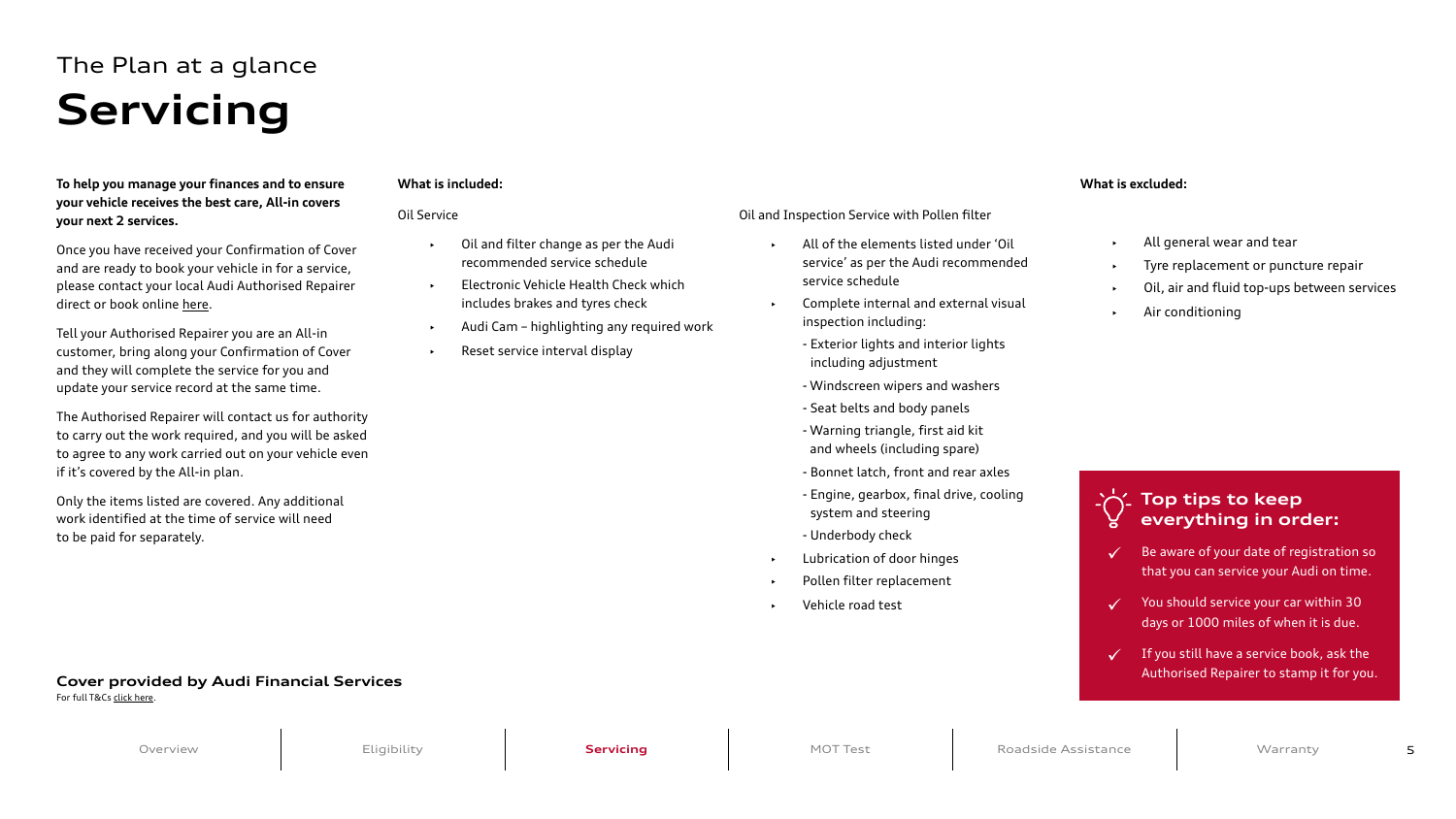#### **To make life easier and to ensure the safety of your vehicle All-in includes 2 MOT Tests.\***

The MOT is an annual test of the vehicle's safety, roadworthiness and exhaust emissions. It is a legal requirement for which you receive a certificate once passed that you need to keep safe.

During the MOT, important parts of your vehicle will be checked to make sure they meet the legal standards. If it doesn't pass, the required repairs will be highlighted to you but are not covered by the MOT itself.

For customers in Northern Ireland, two MOT pre-checks are also included, as well as drop-off and collection to and from the local government MOT test centre.

#### **Top tips to keep everything in order:**

- If the timings work for your Audi, it is possible to carry out your service and MOT at the same time.
- $\checkmark$  Be aware of your date of registration so that you can book your MOT on time.



## <span id="page-5-0"></span>**MOT Test** The Plan at a glance

\*MOT Tests applicable for UK and NI.

#### **Cover provided by Audi Financial Services**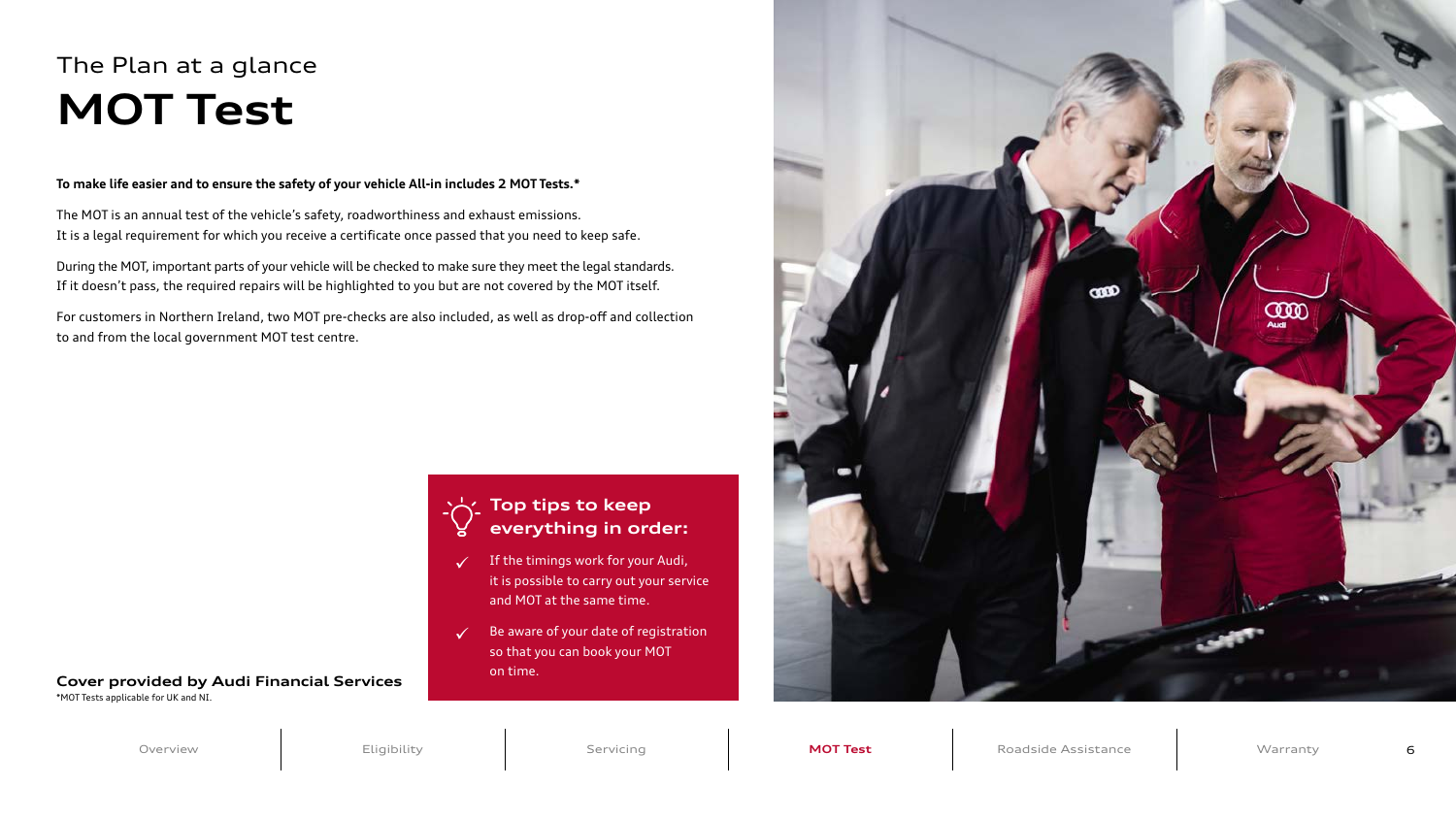#### **Roadside Assistance** ĬŌ

#### **For total peace of mind All-in provides 2-years' Roadside Assistance.**

In the event of a breakdown, Audi Roadside Assistance will attend to either repair or recover the vehicle.

#### **Home Assistance**

In the event of a breakdown at home, Audi Roadside Assistance will attend to either repair or recover the vehicle.

#### **Vehicle recovery**

#### 유극  **Secure storage**

In the event that the vehicle cannot be repaired at the roadside or at home, Audi Roadside Assistance will arrange for the vehicle to be taken to the most appropriate Audi Authorised Repairer.

#### **Accident recovery**

If the vehicle has been immobilised due to a road traffic accident, Audi Roadside Assistance may, at our absolute discretion, arrange for the vehicle to be taken to an authorised body shop or the most appropriate Audi Authorised Repairer.

In the event that the immobilised vehicle needs overnight storage following a breakdown, we may, at our absolute discretion, arrange for such storage.

#### **Message service**

Audi Roadside Assistance will pass on any urgent messages to friends, family and business colleagues following a breakdown, and at our absolute discretion, following an accident.

#### **Caravan/trailer assistance**

Audi Roadside Assistance will arrange for any caravan or trailer that is being towed by the recovered vehicle to be transported to a place of safety. Size/weight restrictions apply.

#### **European Assistance**

Audi Roadside Assistance will also provide roadside assistance, recovery, and, at our absolute discretion, repatriation, replacement vehicle and accommodation whilst you are travelling outside the UK within Europe.

#### **Audi Roadside Assistance 0800 699 999**

## <span id="page-6-0"></span>**Audi Roadside Assistance** The Plan at a glance

#### **Top tips for preventing your Audi from breaking down:**

- Keep your vehicle well maintained by regularly checking your oil levels and tyre tread. Always check your vehicle before you drive, especially when planning to go on longer journeys.
- Speak to your Authorised Repairer if a warning light is showing and you are unsure what to do.

Continued on next page.

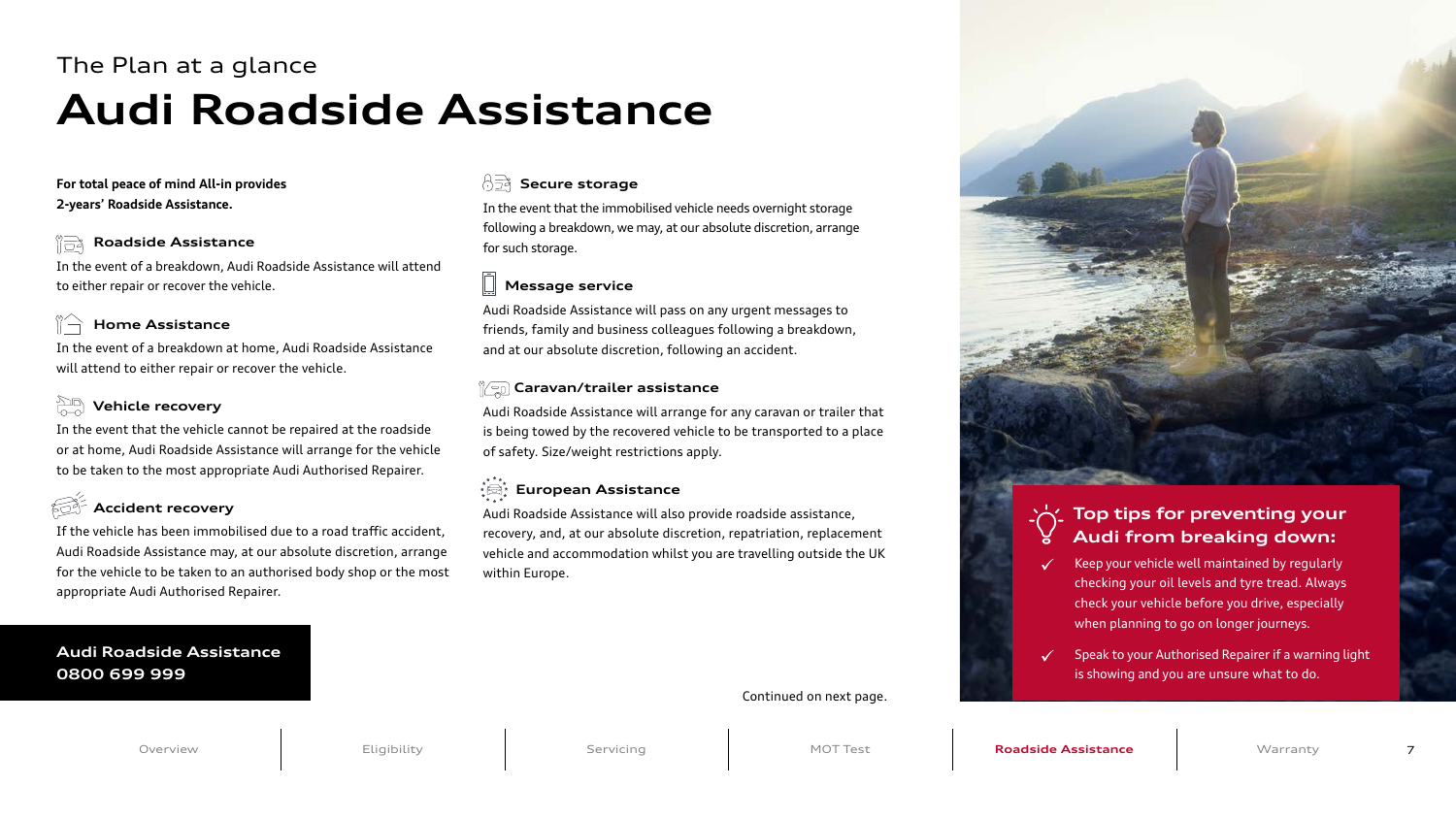#### **Onward travel**

In the event of recovery following a breakdown, where your vehicle cannot be repaired within a reasonable time, Audi Roadside Assistance may, at our absolute discretion, organise and cover the costs of one of the following:

#### **Car hire\***

In the event of mechanical or electrical breakdown only, Audi Roadside Assistance may arrange and pay for a replacement vehicle up to a maximum of two days. This excludes road traffic accidents.

#### **Hotel accommodation**

Overnight accommodation for the driver and up to seven passengers (this does not include the cost of meals and drinks).

#### **Alternative travel**

Audi Roadside Assistance may arrange alternative transport for the driver and up to seven passengers to the driver's destination, e.g. by taxi or train.

## <span id="page-7-0"></span>**Audi Roadside Assistance** The Plan at a glance

\*Subject to eligibility and availability. [Click here](https://customer.vwfs.co.uk/content/dam/bluelabel/valid/www-vwfs-co-uk/documents/Audi_Roadside_Assistance_Handbook.pdf) for the Roadside Assistance terms and conditions.



#### **Cover provided by Audi Financial Services**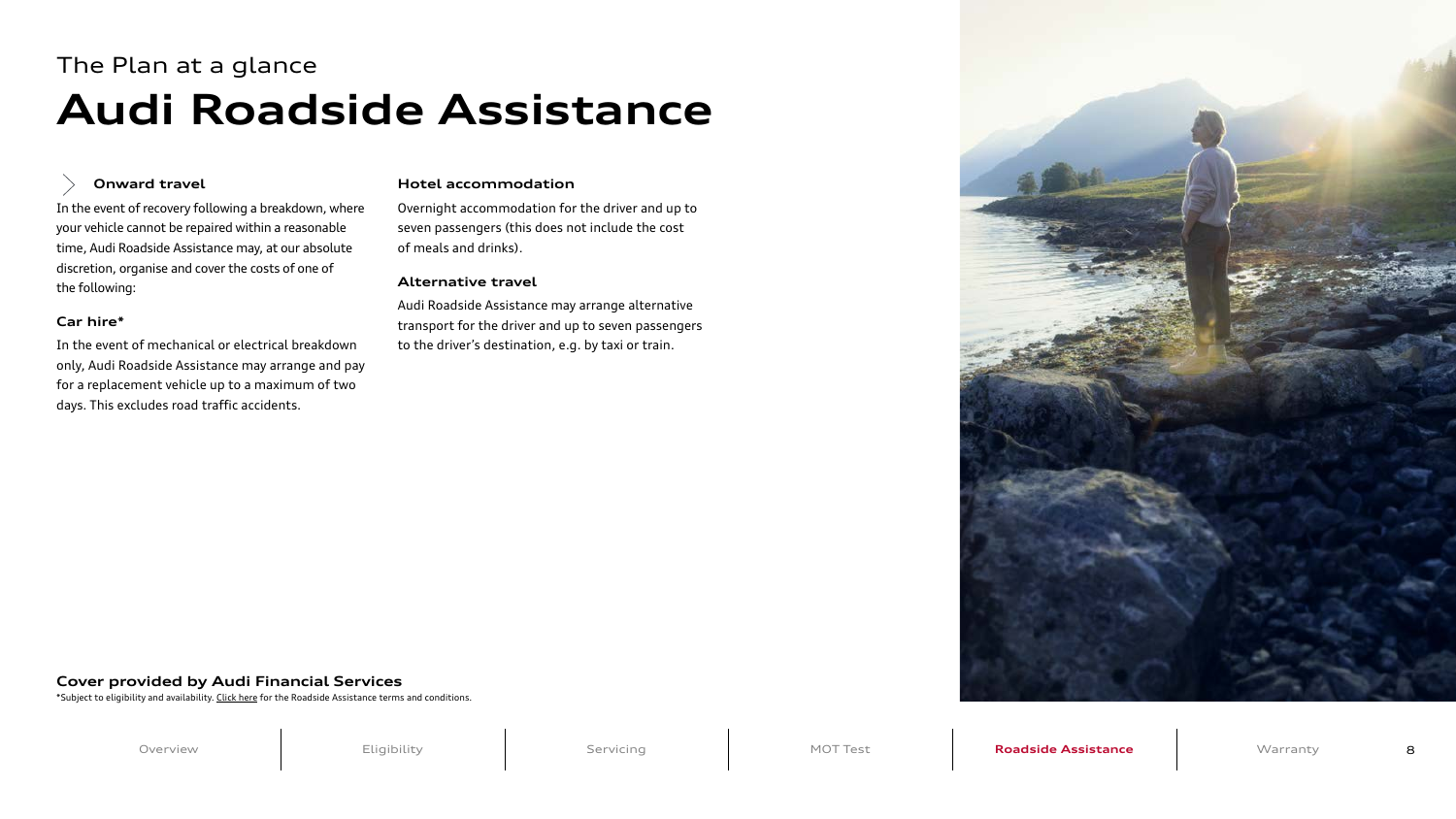**To help avoid unexpected repair costs, and to prevent you from worrying about what might happen in the months ahead, All-in from Audi includes a 2-year mechanical and electrical component warranty at no additional cost† .** 

This warranty policy covers the costs\* of repairing or replacing the covered components that have suffered a sudden electrical or mechanical failure during the period of cover. This includes cover for electrical or mechanical failure due to water ingress and consequential failure (up to £5,000 per claim inclusive of VAT for the latter).

The warranty is valid in the United Kingdom and for up to sixty days during the period of cover in Continental Europe.

#### **The key exclusions are:**

- All bodywork, paintwork, body components
- Certain wear and perishable items
- Wear and tear where it occurs over 100,000 miles from first registration
- Any defects that are likely to have existed before the period of cover
- Faulty repairs, incorrect servicing or failure to have the vehicle serviced in accordance with the manufacturer's recommendations
- Losses or damage due in any way to any type of accident, misuse or any act or omission which is wilful, unlawful or negligent
- Claims linked from, or caused by, vehicles being modified in any way from the manufacturer's specification
- $\rightarrow$  Any vehicle which is owned by a business formed for the purpose of selling or servicing motor vehicles or for hire or reward or by a driving school
- Any vehicles used for competitions of any kind, racing, pacemaking, rallies, off-road use including track days

Your warranty policy does not cover anything required as part of the service and MOT Test.

Always make sure your service record is kept up to date, this can help to prevent any discrepancies later. If you fail to have the covered vehicle serviced correctly in accordance with the manufacturer's specifications during the period of cover, or you are unable to produce proof of such servicing if we request it, then this may invalidate your cover or we may not pay all or any part of a claim you make.

**Please ensure you read the terms and conditions relating to your Warranty cover, which you can find [here.](https://customer.vwfs.co.uk/content/dam/bluelabel/valid/www-vwfs-co-uk/documents/Audi_Warranty%E2%80%93Terms_and_Conditions.pdf) This will give you information about your warranty policy, including all exclusions and inclusions, as well as how to make a claim.**



 If your vehicle is being repaired as part of a Warranty claim, your Audi Authorised Repairer might be able to offer a courtesy car^ wherever possible, if you book in advance.

#### **Top tip for your warranty:**

## <span id="page-8-0"></span>**Warranty** The Plan at a glance

†2 year warranty funded by Audi UK. \*Limited to parts and labour (inclusive of VAT) up to the market value for the covered vehicle at the time of the claim (inclusive of VAT) and all policy inclusions only apply to the covered vehicle. ^Participating Audi Centres only. Please note that a courtesy vehicle needs to be booked in advance and cannot be guaranteed.



#### **Cover provided by Audi UK and administered by Audi Financial Services**